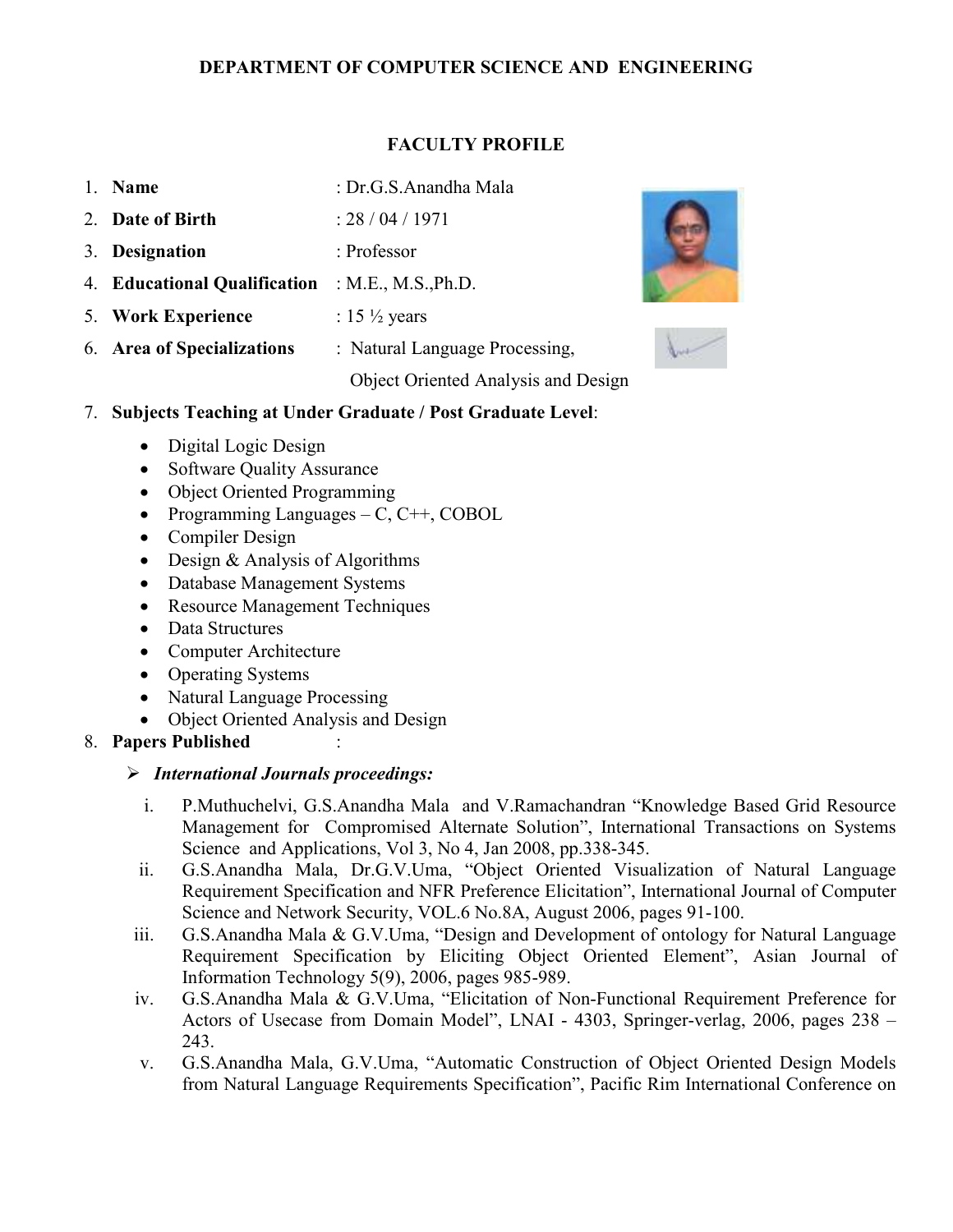Artificial Intelligence – PRICAI'06, Guilin , China, LNAI - 4099, Springer-Verlag, 2006, pages 1155 - 1159.National Journals

- International Conference proceedings:
	- i. P.Muthuchelvi, Dr.G.S.Anandha Mala, Dr.V.Ramachandran "ARDNAS: Agent based Resource Discovery with Negotiated Alternate solution", International Conference on Computing Communication and Control – ICAC3-09, Organized with ACM-SIGART 23- January 23–24, 2009, Mumbai, Maharashtra, India, Copyright 2009 ACM 978-1-60558-351-8 pp. 239 - 245
	- ii. G.S.Anandha Mala & G.V.Uma "Elicitation of Non-Functional Requirement Preference for Actors of Usecase from Domain Model", Pacific Rim Knowledge Acquisition Workshop – PKAW-2006, Guilin, China, 2006
- iii. G.S.Anandha Mala & G.V.Uma "Elicitation of Non-Functional Requirement Preference for Actors of Usecase from Domain Model", Pacific Rim International Conference on Artificial Intelligence – PRICAI'06, Guilin , China, 2006.
- iv. G.S.Anandha Mala & G.V.Uma "Restructuring Natural Language Text to Elicit Software Requirements", International Conference on Cognition and Recognition – ICCR-05, Mandya, Mysore, India, 2005, pages 521 – 525.

# $\triangleright$  National Conference proceedings:

- i. Muthuchelvi P , Anandha Mala G.S. and Ramachandran V, "Non Functional Requirement Preferences for users of Grid Environment", National Conference on Information and Software Engineering-NCISE-09, organized by IEEE CS Students branch chapter and department of IT, Arupadai Veedu Institute of Technology, Vinayaga Missions University, Feb 13-14, 2009, Chennai.
- ii. S.Venkatesh., G.S.Anandha Mala, "Delay-Tolerant Trajectory Compression and Encryption for Object Tracking Sensor Networks", Second National Conference on Innovations in Computing Techniques-07, on 16th March 2007.
- iii. G.S.Anandha Mala, G.V.Uma, "IRE Intelligent Requirement Elicitor", National Conference on Signals, Systems and Communication NCSSC-06, AnnaUniversity, India, 2006

# 9. Details of Books Published :

• "Database Management System", Charulatha Publications

# FACULTY PROFILE

- 1. Name : Dr.T.Kalyani
- 2. **Date of Birth** : 27.07.1970
- 3. Designation : Professor
- 4. Educational Qualification : M.Sc., M.Phil B.Ed., Ph. D. .
- 5. Work Experience : 15 Years
- 6. Area of Specializations : Formal Languages and Automata Theory
- 7. Subjects Teaching at Under Graduate / Post Graduate Level: Engineering Mathematics, Discrete Mathematics, Special Functions, Num Methods, Random Process, Probability and Statistics
- 8. Papers Published:
- $\triangleright$  National Journals:

1.Learning k-tabled Triangular Pasting Systems, Journal of Mathematics and System Sciences, Volume 3, No.2, 55-64,2007

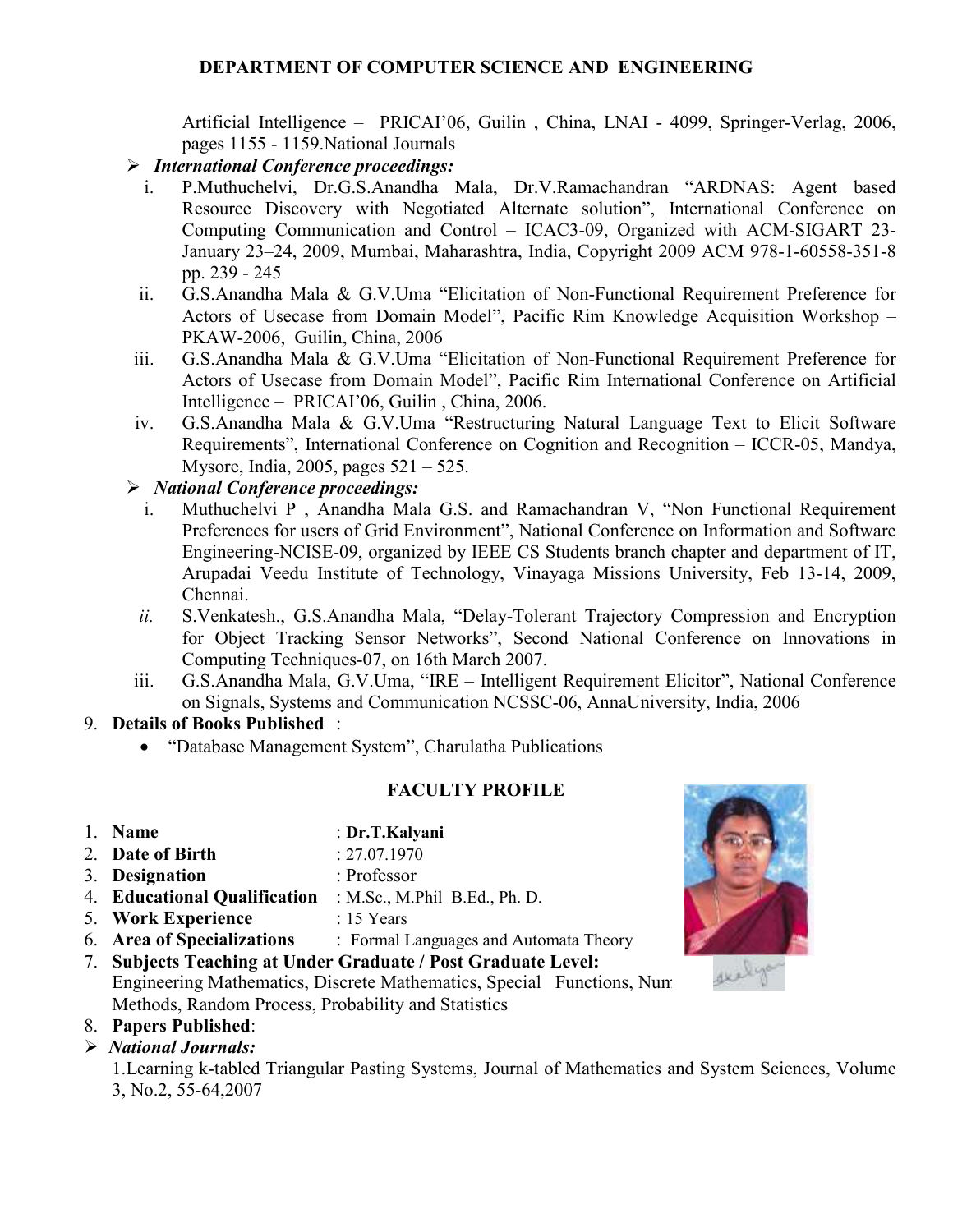#### $\triangleright$  International Journals :

1. P system generating ISO-picture languages, International Journal of Progress in Natural Science, vol.18,4,617-622.

2.Trajectory P systems, International Journal of Progress in Natural Science, vol.18,4,611-616, Elsevier,2008.

3.Rewriting P Systems Generating Iso-Picture Languages, Lecture Notes in Computer Science,4958,pp.352-362,2008.

4. Iso-Array Grammars and Picture Languages, International Journal of Mathematical Sciences, Volume 6, No.3-4,375-390,2007.

5.Arrays, Special sub arrays and computation, International Journal of Applied Mathematical Analysis and Applications, Volume 2, No. 1-2,277-295,2007

6.Triangularpastingsystems,InK.Rangarajan,K.G.subramanianand Mukund,Editors,Formal Models,Languages and Applications,World Scientific MPAI Series,196-212,2006.

7.Iso-Array Acceptors and Learning.Lecture Notes in Artificial Intelligence,4201:327-349,2006

8.Local and recognizable Iso Picture Languages,Lecture Notes in Computer Science,3316:738- 743,2004.

9.Line Languages,Electronic notes in Discrete Mathematics,Volume 12,2002.

#### International / National Conference Proceedings:

1.College of ISO-Picture Languages, Procedings of the International Conference on Mathematics and Computer science 2008, pp 222-229

2. Tabled ISO-array grammars and Tabled ISO –array rewriting P system, Proceddings of ICMCS 2008, pp 216-221.

3.Hexaganal sub array complexity, Procedings of ICMCS 2008, pp 102-108.

4.On the Combinations of 3D rectangular array, Procedings of ICMCS 2008, pp 288-295.

5.3-Dimensional Rectangular Array Acceptors and Learning, Image Analysis from theory to Application research Sciences, pp 205-214 ,IWCIA 2008,Buffallo,USA.

6.Recognizability of ISO-Picture Languages by Wang Systems, Image Analysis from theory to Application research Sciences, pp 147-156 ,IWCIA 2008,Buffallo,USA.

7. P System generating Iso-picture languages,Accepted for Presentation and Publication in the International Conference BICTA 2007,China

8.Trajectory P Systems,Accepted for Presentation and publication in the International conference BICTA 2007,china.

9.Iso-Rewriting P Systems, Procedings on National Conference of Emerging Trends in Automata, pp 90-100, Allied Publications.

10.Partial Trajectories, Procedings on National Conference of Mathematical and Computational Models, pp 418-426, Narosa Publications.

11.Hexaganal Tile Rewriting Grammars, Procedings on National Conference on Emerging Trends in Automata,pp 101-115, 2007, Allied Publications.

12.Tilings of Rectangles with Triangular-tetrominoes, presented in the Fourteenth International Conference(CMASM 2007), IIT Chennai.

13. Learning k-tabled Triangular Pasting Systems,Proceedings of the International conference on Mathematics and Computer Science(ICMCS 2007)460-463,2007.

14. Tilings of Rectangles with Triangular – tetrominoes, presented in the the Fourteenth International Conference (CMASM 2007), IIT Chennai.

15.Learning k-tabled Triangular Pasting Systems, Proceedings of the International conference on Mathematics and Computer Science(ICMCS 2007) pp 460-463,2007.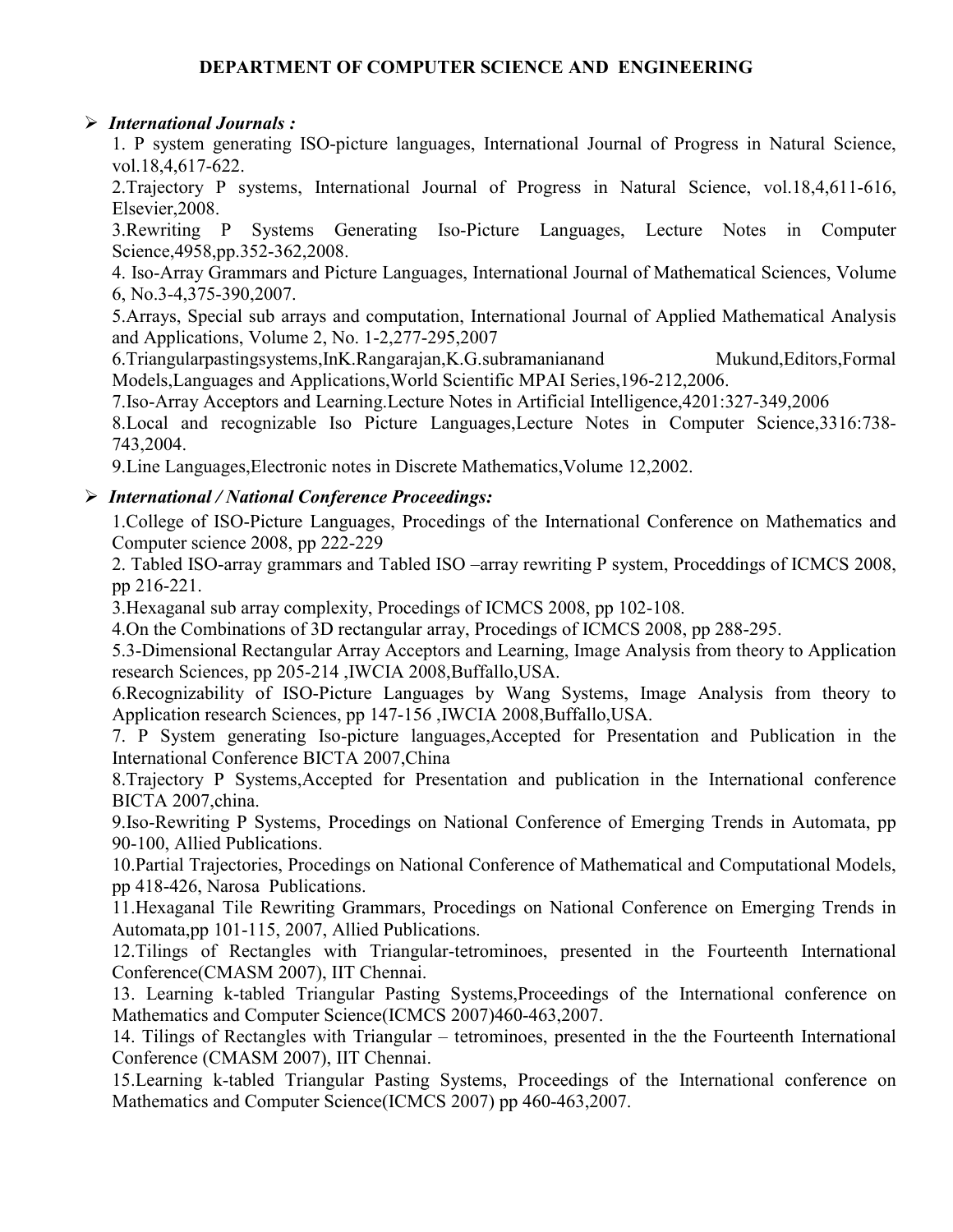16. Recognizability of 3D Rectangular Picture Languages by 3D Domino System,In proceedings of the Indian conference on intelligent systems(ICIS 2007),265-271,2007.

17. Arrays and special Sub Arrays,In M.Sethumadhavan,editor,Discreate Mathematics and its Applications,175-183,Narosa Publishing House,2006.

18. .Recognizability of Iso-Picture Languages by wang Systems,In proceedings of the National Conference on recent Advance in Compuing (NCRAC 2006),93-99,2006.

19. Sub array Complexity of finite arrays, In S. Arumugam, B.D. Acharya and S.B. Rao, editors, Graphs Combinatorics Algorithms and Applications, Narosa Publishing House, 59-70, 2004.

20. . Controlled Sequential Pasting System, In K. Thangavel, editor, Algorithms and Artificial Systems,137-151, 2003.

21. Generation of Pictures by ISO Array Grammer, In Proceedings of  $2<sup>nd</sup>$  National Conference on Mathematical on Computational Models (NCMCM 2003), 260-266, 2003.

22. Sub Word Complexity of Partial Words. In Proceedings of 2<sup>nd</sup> National Conference on Mathematical and Computational Models (NCMCM 2003), 253-259, 2003.

23. Triangular Pasting Systems, Presented in the 18<sup>th</sup> Annual Conference of the Ramanujam Mathematical Socity ,(2003 ) .

24. Learning Two Tabled triangular pasting systems,presented in the National conference on Recent Trends in computational Mathematics,Gandhigram,March 18-19,2004.

25. Automata for 3D Rectangular Picture languages and learning,in Proceedings of the National Conference on recent advances in computing (NCRAC 2006),83-92,2006.

26. . Recognizability of Iso-Picture Languages by Domino Systems, In proceedings of the 3<sup>rd</sup> National Conference on recent Advance in Compuing (NCMCM 2005),772-779,2005

#### 9. Details of Books published:

• Engineering Mathematics -I, J.B. Publications, 2006

- 1. Name :D. Rosy Salomi Victoria
- 2. Date of Birth :22/09/1969
- 3. Designation :Assistant Professor
- 4. Educational Qualification :M.E., M.S.,(Ph.D)
- 5. Work Experience :18 years
- 6. Area of Specializations : Computer Science and Engg.



- Object oriented analysis and design,
- Operating Systems
- Computer Architecture
- System software, Knowledge Based Decision Support System
- Computer Networks
- 8. Papers Published :
	- $\triangleright$  National Conference Proceedings:
		- Multistack framework autonomous mobile peer-to-peer networking with web services, NCRDCS '07, Trichy.
- 9. Details of Books Published :
	- 1. Object analysis and design, Charulatha Publications, 2006
	- 2. Computer architecture, Charulatha Publications, 2003

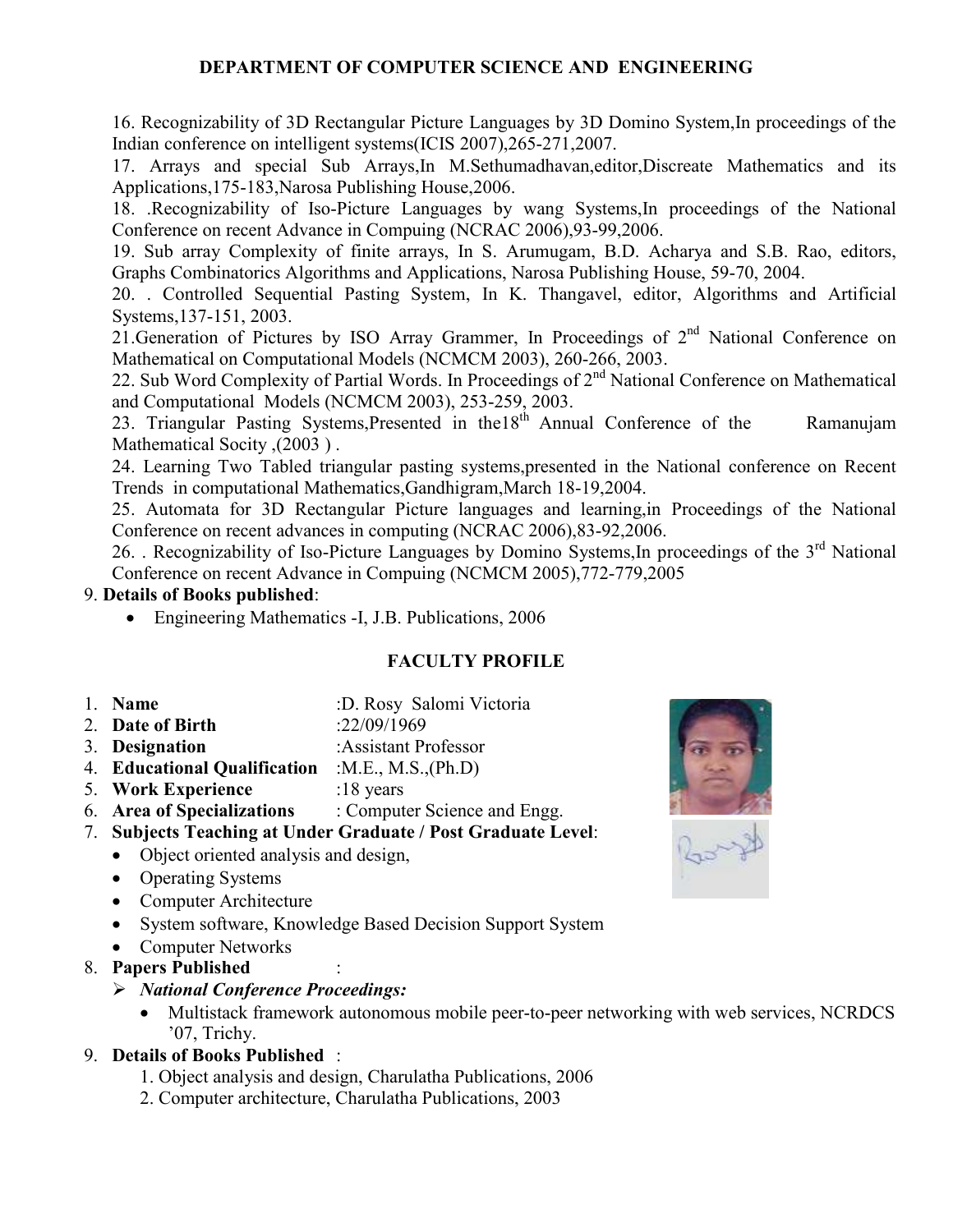# FACULTY PROFILE

- 1. **Name** :G. Maria Kalavathy
- 2. Date of Birth :12/07/1972
- 3. Designation :Assistant Professor
- 4. Educational Qualification :M.E., M.B.A.(Ph.d)
- 5. Work Experience :15 years
- 6. Area of Specializations : Computer Science and Engg.

# 7. Subjects Teaching at Under Graduate / Post Graduate Level:

- Web Technology, Multimedia Systems, Software Testing
- Software Quality Management, Total Quality Management
- Internet Programming, Distributed Computing
- Operating Systems, Object Oriented Programming,
- System Software, Computer Architecture-II

# 8. Papers Published :

- $\triangleright$  International Journals:
	- G. Maria Kalavathy, P. Seethalakshmi, "Parallel Performance Monitoring Service for Dynamically Composed Media Web Services", Journal of Computer Science,Vol 5, No. 7, pp. 487 – 492, 2009
	- G. Maria Kalavathy, P. Seethalakshmi, "Monitoring the Run-time Performance and Improvisation of Dynamically Composed Media Web Services", Accepted for publication in International Transaction on Systems Science and Application.

# $\triangleright$  International / National Conference proceedings:

- M.P. Shalini, G.Maria Kalavathy, "Fragment Enabled Cache in Dynamic Web Pages", National Conference on Computer Communication & Networking (NCCCN-07), K.C.G College of Technology, India, 2007.
- Melba Reena, G.Mariakalavathy,"Monitoring faults in semantic web service Composition" National Conference at Noorul Islam College of Engg.
- G. Maria Kalavathy, P.Seethalakshmi,"Service Oriented Architecture for Deploying Real-Time Interactive Mulitmedia Applications", in the proceedings of the First International Conference on Emerging Technologies and Applications in Engineering, Technology and Sciences (ICETAETS 2008), Vol II, p. 2052 – 2056, Raajkot, Gujarat, India.
- G. Maria Kalavathy, P.Seethalakshmi, "Enhancing the Availability of Composite Real-Time Multimedia Web Service", in the proceedings of the IEEE Workshop on QoS and Performance Metrics in High Performance Computing (QPMHPC-2008), p 1001-1006, Dalian, China.
- G. Maria Kalavathy, P.Seethalakshmi, "Enhancing the Reliability of Composite Real-Time Multimedia Web Service", in the proceedings of  $\tilde{4}^{th}$  International Conference on Information Technology & Multimedia at UNITEN (ICIMU 2008), p.689-696, Malaysia.



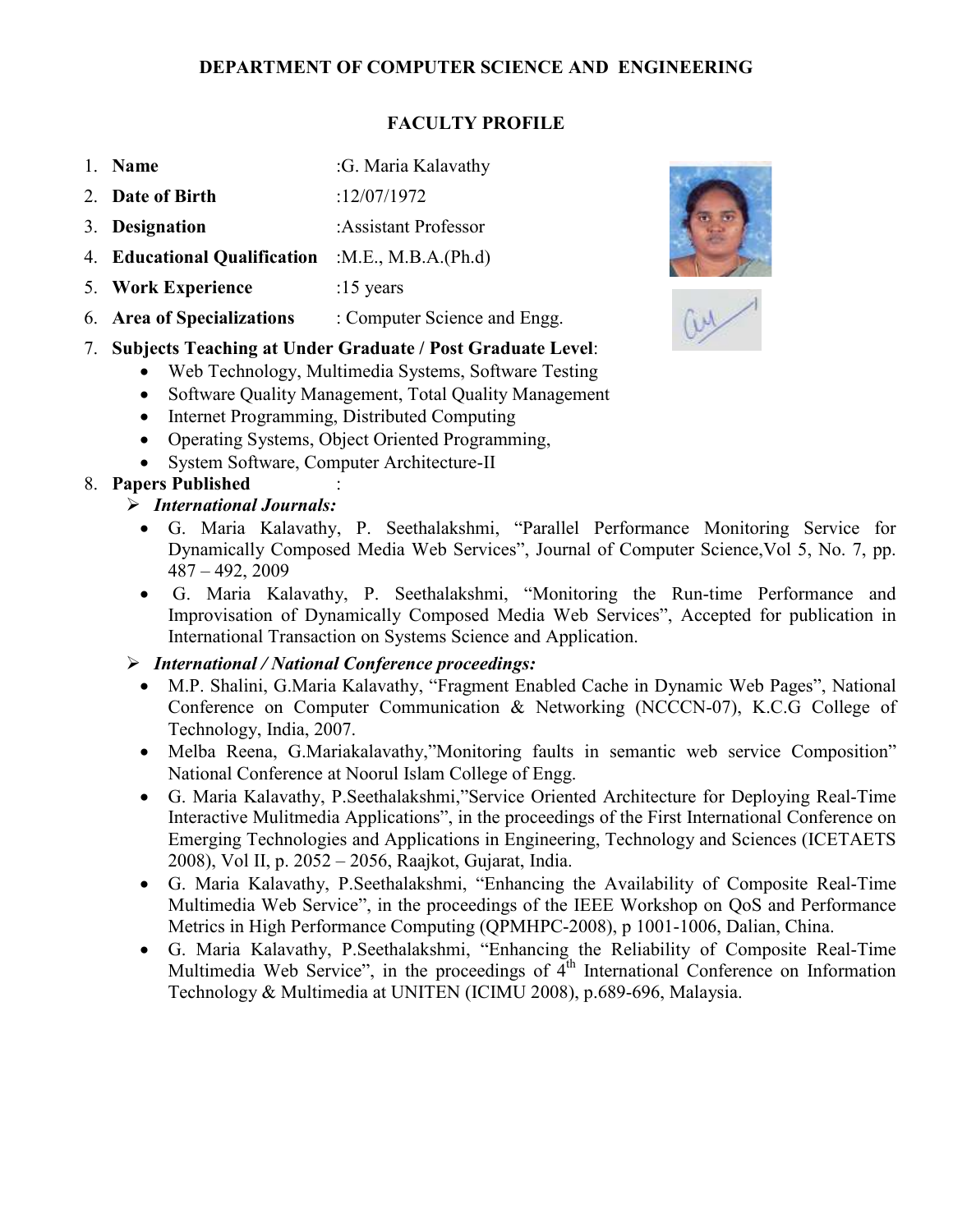# FACULTY PROFILE

| 1. Name                      | : Armstrong Joseph                                            |
|------------------------------|---------------------------------------------------------------|
| 2. Date of Birth             | : $15/04/1969$                                                |
| 3. Designation               | : Assistant Professor                                         |
| 4. Educational Qualification | : $M.E.,$                                                     |
| 5. Work Experience           | $: 9$ years                                                   |
| 6. Area of Specializations   | : Computer Science and Engg.                                  |
|                              | 7. Subjects Teaching at Under Graduate / Post Graduate Level: |

- Computer Networks, Operating Systems, Web Technology
- C Programming,Mulimedia,Fundamentals of Computing

#### FACULTY PROFILE

- 1. Name : G. Murugesan 2. Date of Birth : 09 / 06 / 1971 3. Designation : Assistant Professor 4.Educational Qualification : M.E.,(Ph.D.) 5. Work Experience : 12 years
- 6. Area of Specializations : Systems Engineering  $\&$

Operations Research

#### 7. Subjects Teaching at Under Graduate / Post Graduate Level:

- Object Oriented Programming, Algorithm Analysis & Design
- Operating Systems, Computer Architecture
- Data Structures using C++, Database Management system
- Object Oriented Analysis & Design,
- Data Communication & Computer Networks.
- System Software, Digital System Design
- System Analysis and Design, Microprocessor and Interfacing
- Computer Graphics, Mobile Communications

#### 8.Papers Published :

#### o National Conference proceedings:

- 1. Published a paper on " Economic model for management of resources in Grid Computing using Linear Programming " in a National Conference on "Extreme Engineering and Technological Advancements" organised by Jeyam College of Engineering and Technology, Dharmapuri
- 2. Published a paper on "Optimal Allocation of Resources for Grid Computing using Linear Programming " in a National Conference on "Advances in Computer Science and Information Technology" organised by Jerusalem College of Engineering, Chennai.
- 3. Published a paper on "Optimal Allocation of Resources for Grid Computing using Linear Programming " in a National Conference on "Networks, Intelligence and Computing Systems" organised by SNS College of Technology, Coimbatore.







Le Mussin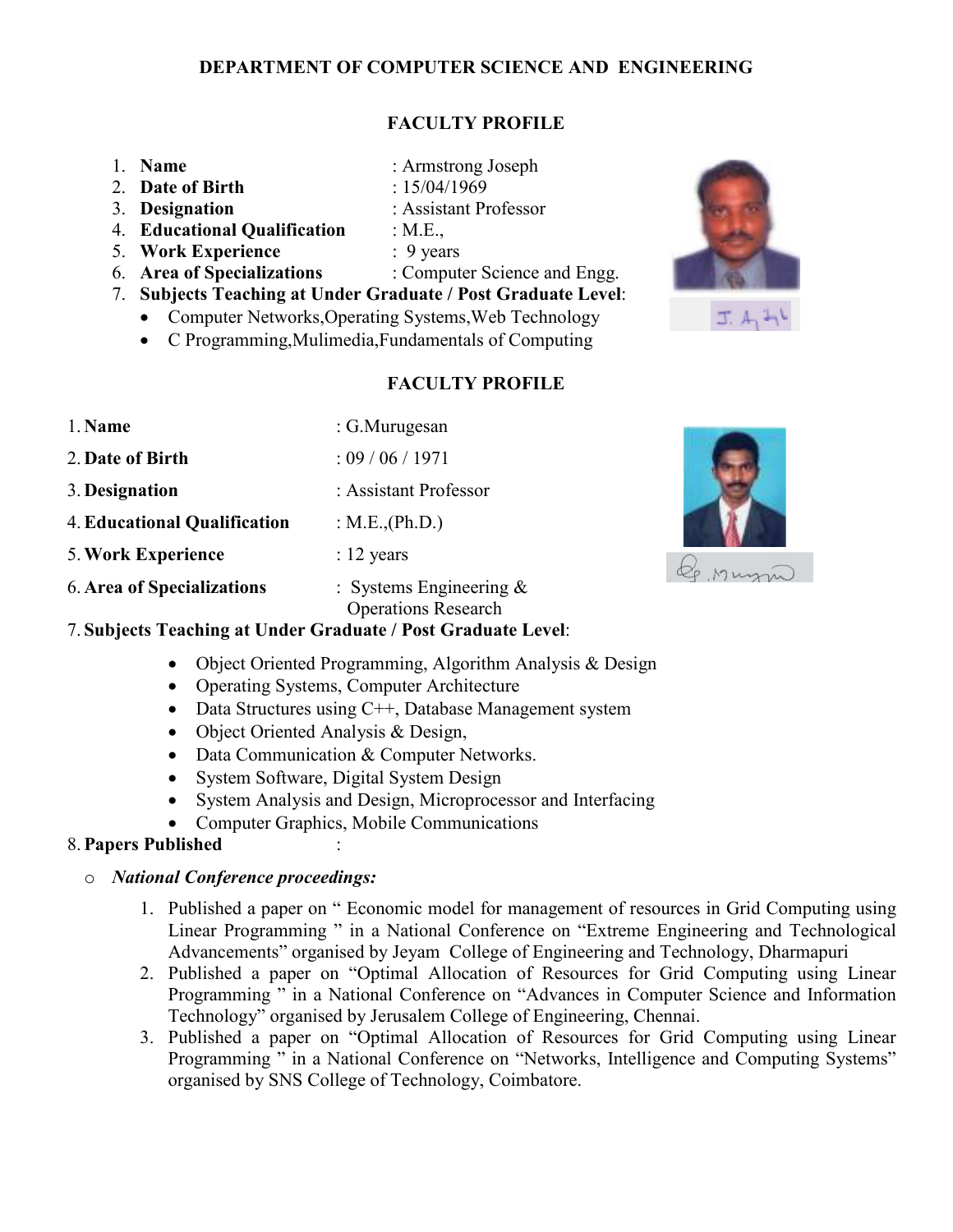4. Published a paper on "Context aware goal oriented frame work for requirement Engineering" in a National Conference on "The Advances in Embedded System and VLSI Design" organised by Vel Sri Rangarajan Sakunthala College of Multimedia, Avadi, Chennai-62.

### o International Conference proceedings:

- 1. G.Murugesan, Dr.C.Chellappan, "An Optimal Allocation of Loads from Multiple Sources for Grid Scheduling" International Conference on Emerging Trends in Computing (ICETIC2009), pp 151- 154
- 2. G.Murugesan, Dr.C.Chellappan, "An Economic Allocation Resources for Multiple Grid Applocation", International Conference on Advances in Opthoelectronics, Information and Communication Technologies (ICOICT2009), pp 486-490.

# FACULTY PROFILE

- 1. **Name** : **A.** Chandra Sekar
- 2 Date of Birth : 16/06/1977
- 3. Designation : Assistant Professor
- 4. Educational Qualification : M.E., (Ph.D)
- 5. Work Experience : 9 years
- 6. Area of Specializations : Computer Science and Engineering.
- 7. Subjects Teaching at Under Graduate / Post Graduate Level:
	- Introduction to Analysis of Algorithm
	- Data structure and Algorithms
	- Object Oriented Programming
	- Network security protocols and Management
	- Total Quality Management
	- C# and .NET Framework
	- Network Security
- 8. Papers Published :

# International Journals:

- 1. Chandrasekar A. and Radhakrishnan S (2006), 'Time Bound Authorization in PKI', Asian Journal of Information Technology, Vol. 5, Issue 12, pp. 1323-1327.
- 2. Chandrasekar A. and Paul Rodriques (2008), 'Multisignature Based Signcrypt with Order Flexibility', International Journal of Image Processing and Network Techniques, Vol. I, Issue1, pp. 32-38.



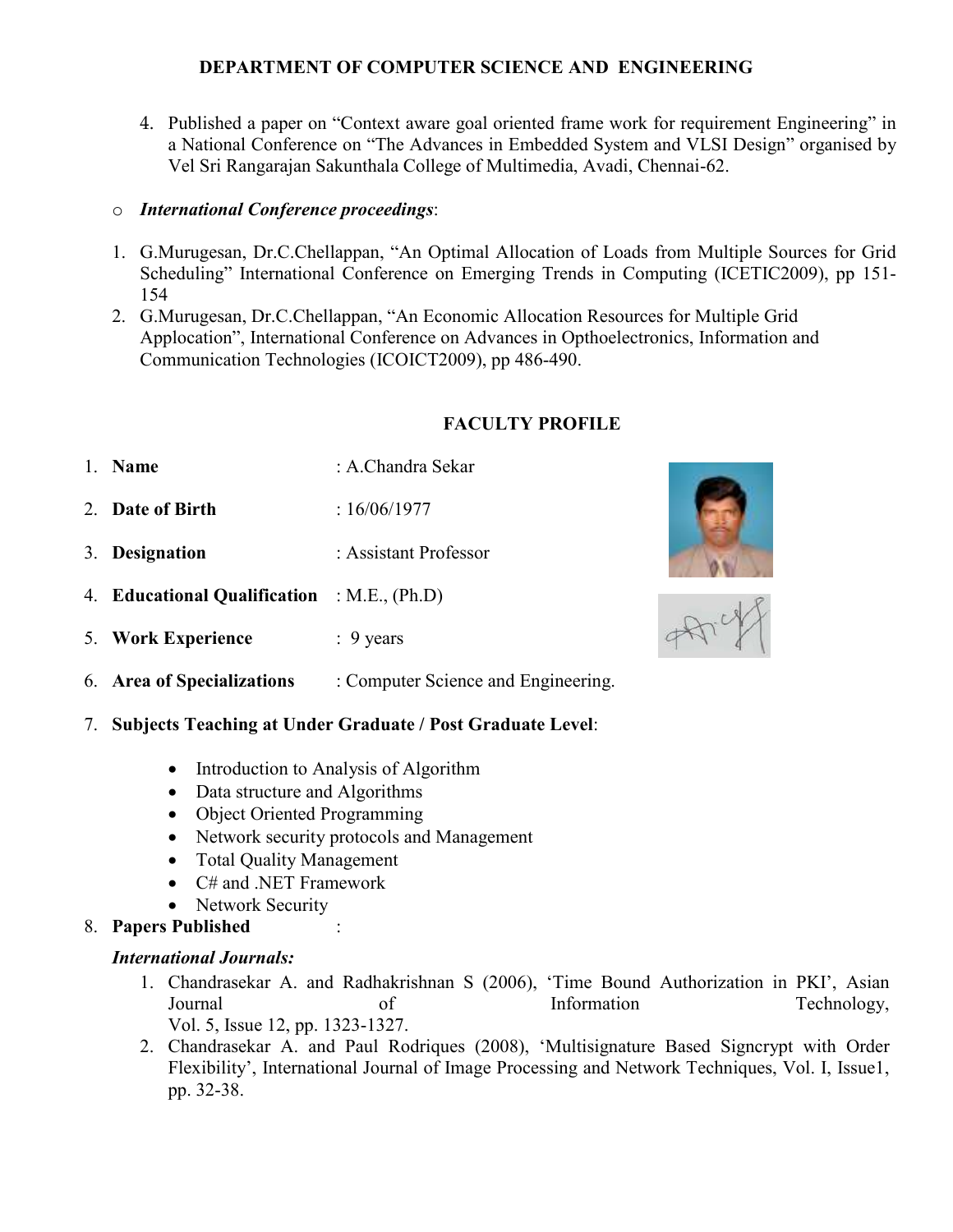3. Chandrasekar A. and Vasudevan V (2009), 'Evolutionary Approach for Network Anomaly Detection Using Effective Classification', International Journal of Computer Science and Network Security,

Vol. 9, Issue 1, pp. 296-302.

4. Chandrasekar A. Vasudevan V and V.R. Rajasekar (2009), 'Improved Authentication and key agreement protocol using elliptic curve cryptography', Accepted for publication in International Journal of Computer Science and Security ,Vol. 3 Issue: 4

### International / National Conference proceedings

- 1. A.Chandrasekar & Dr S.Radhakrishnan," Time Bound Authorization in PKI"-MobiComNet-2004 Conducted by VIT Deemed University
- 2. S. Jayamurugan & A.Chandrasekar,"Integrating Web Caching and Web Prefetching in Client-Side Proxies conducted byAnnamalai University
- 3. Chandrasekar A. and Paul Rodriques,"separating and encrypting control plane" NCACMC-07, March 30th-2007 Conducted by
- 4. Chandrasekar A, K.L Shanmuganathan, "Design and Evaluation of Network –wide time synchronization using multi-agent reference broad casts using retsina"National conference on Information technology- Feb-2008
- 5. Chandrasekar A, K.L Shanmuganathan, "Intelligent Intrusion detection system of mobile agent using Neural network approach"-ETES-2008.

- 1. **Name** : R.Ramkumar
- 2. **Date of Birth : 23/05/1975**
- 3. Designation : Assistant Professor
- 4. Educational Qualification : M.E.
- 5. Work Experience : 9 years 6 months

FACULTY PROFILE

- 6. Area of Specializations : Computer Science
- 7. Subjects Teaching at Under Graduate / Post Graduate Level:
	- Data Structures, Object Oriented Programming
	- Advanced Java Programming, Software Engineering, DBMS
	- Environmental Science & Engineering

- 1. Name :U.Sakthi
- 2. Date of Birth :03.06.1980
- 3. Designation :AP
- 4. Educational Qualification :M.E.,(Ph.D)
- 5. Work Experience : 6 Years
- 6. Area of Specializations : Grid Computing
- 7. Subjects Teaching at Under Graduate / Post Graduate Level:
	- Computer networks, Data Structures, Design and Analysis of Algorithm ,OOAD
- 8. Papers Published :
	- i. International Journals proceedings:



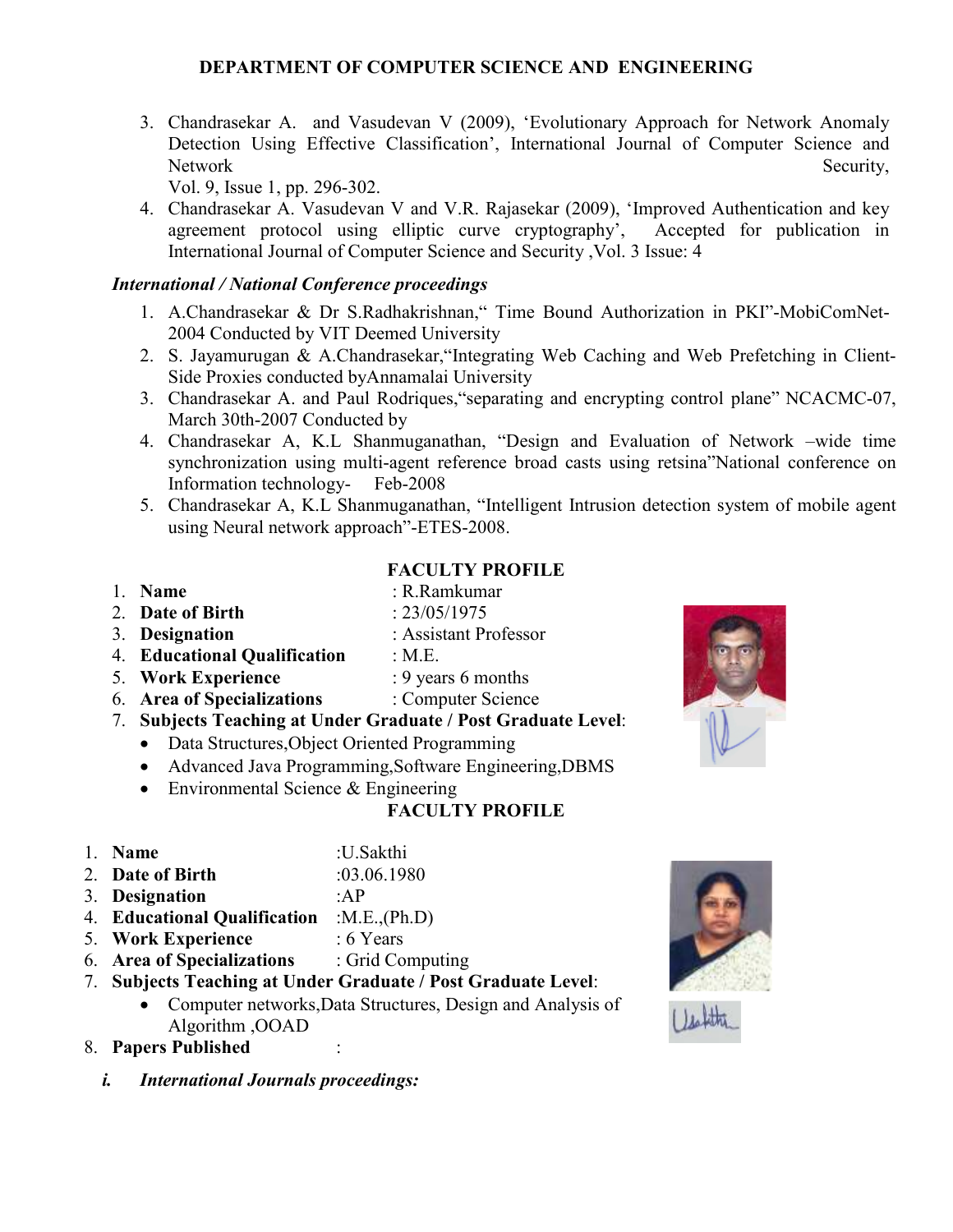- U.Sakthi,R..S.Bhuvaneswaran,Mobility Prediction of Mobile Users in Mobile Environments Using Knowledge Grid,International Journal of Computer Science and Network Security vol.1,No.9,January 2009.
- U.Sakthi,R..S.Bhuvaneswaran Incremental DataGrid Mining Algorithm for Mobility Prediction of Mobile Users,Journal of Computer Science 5(2),2009,pp 146-153.
- o International conference proceedings:
- U.Sakthi,R..S.Bhuvaneswaran ,Parellel and Distributed Mining of Association Rule on Knowledge Grid,International Conference on Cluster and Grid Computing Systems 2008,Proceedings of World Academy of Science,Engineering and Techonology,Singapore,Volume 32,August 2008,pp.346-350.

# FACULTY PROFILE

- 1 **Name** : D. Kavitha
- 2. **Date of Birth** :  $10/05/1979$
- 3. Designation : Lecturer
- 4. Educational Qualification : B.E., M.Tech
- 5. Work Experience : 8.6 Years
- 6. Area of Specializations : Computer Science & Engineering

#### 7. Subjects Teaching at Under Graduate / Post Graduate Level:

- System Software
- Data Structures
- Database Management Systems
- Visual Programming
- $C \# \&$  . Net Framework
- Advanced Java Programming

- 
- 1. Name : J. Dafni Rose
- 2. **Date of Birth : 30.03.81**
- 3. Designation : Assistant Professor
- 4. Educational Qualification : M.E.,(Ph.D)
- 5. Work Experience : 5 Years
- 6. Area of Specializations : Computer Science & Engineering
- 7. Subjects Teaching at Under Graduate / Post Graduate Level:
	- Web Technology, Software Engineering,  $C \# \& .NET$
	- Environmental Science, Data warehousing and Mining
	- Cryptography, Network Security, Computer Networks







of davidna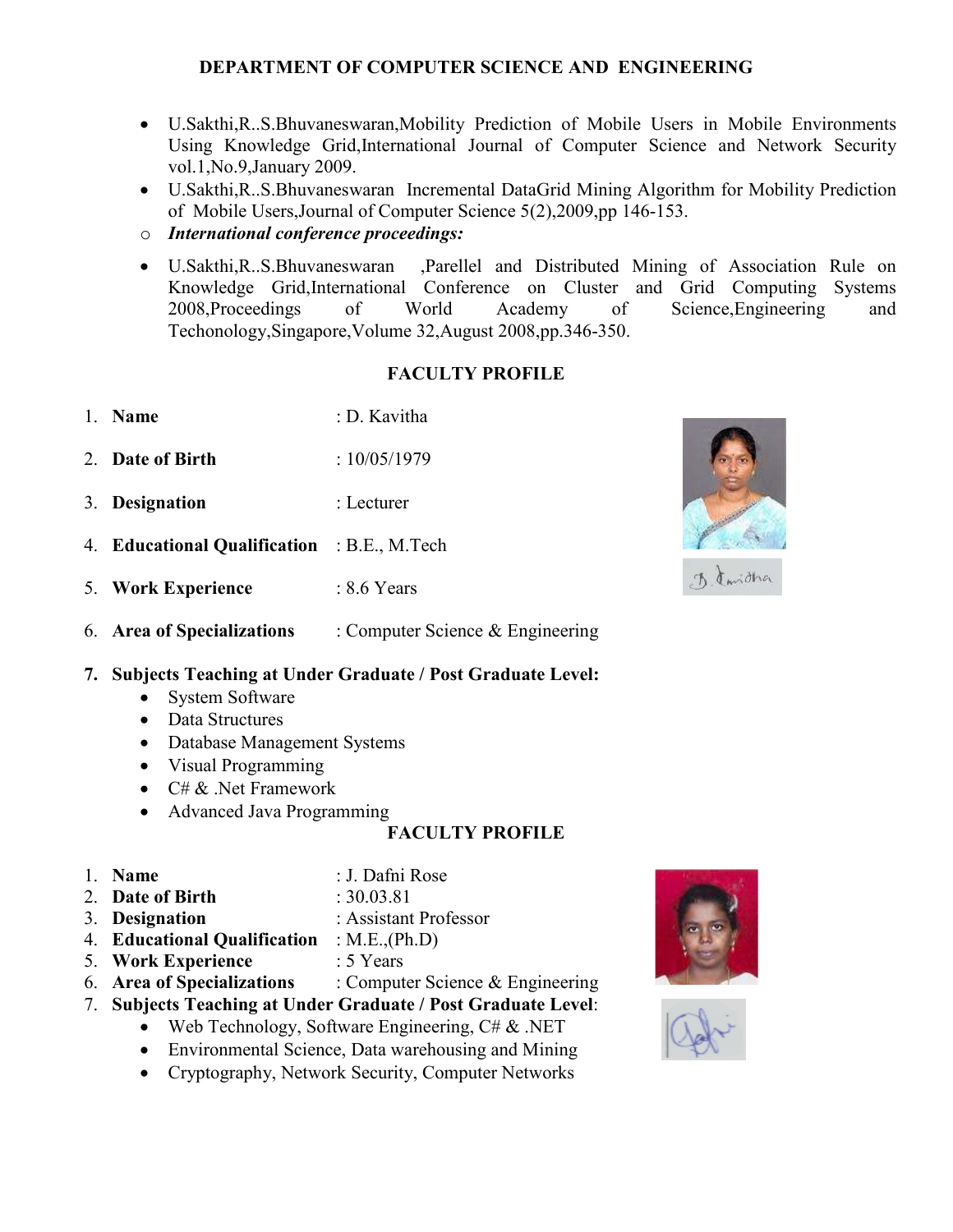### FACULTY PROFILE

- 1. Name : J.T.Anita Rose
- 2. **Date of Birth** : 12.09.1981
- 3. Designation : Lecturer
- 
- 4. Educational Qualification : M.E.
- 5. Work Experience : 4 Years
- 6. Area of Specializations : Computer Science & Engineering
- 7. Subjects Teaching at Under Graduate / Post Graduate Level:
	- System Software, Computer Architecture, DBMS,
	- Data Structures, Computer Programming
- 

1. **Name** : P. Mano Paul

- 2. **Date of Birth** : 01.08.1980
- 3. Designation : Lecturer
- 4. Educational Qualification : M.E (CSE)
- 5. Work Experience : 5.1 Years
- 6. Area of Specializations : Computer Science & Engg.
- 7. Subjects Teaching at Under Graduate / Post Graduate Level:
	- Software Engineering, Database Management and Systems
	- Fundamental of Programming
	- Digital Principles and System Design
	- Information Coding Techniques, Artificial Intelligence
	- TCP / IP and Socket Programming, Network Security (P.G), Graphics and Multimedia

# 8. Papers Published :

- $\triangleright$  International / National Conference proceedings:
- "Image Compression Using Daubechies Wavelet", presented in Erode Arts College at Erode on Feb 2005.
- "A Comparative Analysis of Wavelet Based Image Compression", presented in St.Joseph's College, Trichy on April 2005.
- 1. **Name** : S. Jothi

# FACULTY PROFILE

- 
- 2. **Date of Birth** : 03.01.1981
- 3. Designation : Lecturer
- 4. Educational Qualification : M.E.,(Ph.D)
- 5. Work Experience : 4 Years
- 6. Area of Specializations : Computer Science & Engineering
- 7. Subjects Teaching at Under Graduate / Post Graduate Level:
	- System Software
	- Compiler Design
	- Mobile Computing
	- Network Security
	- Theory of Computation
	- Internet Programming









- 
- 
-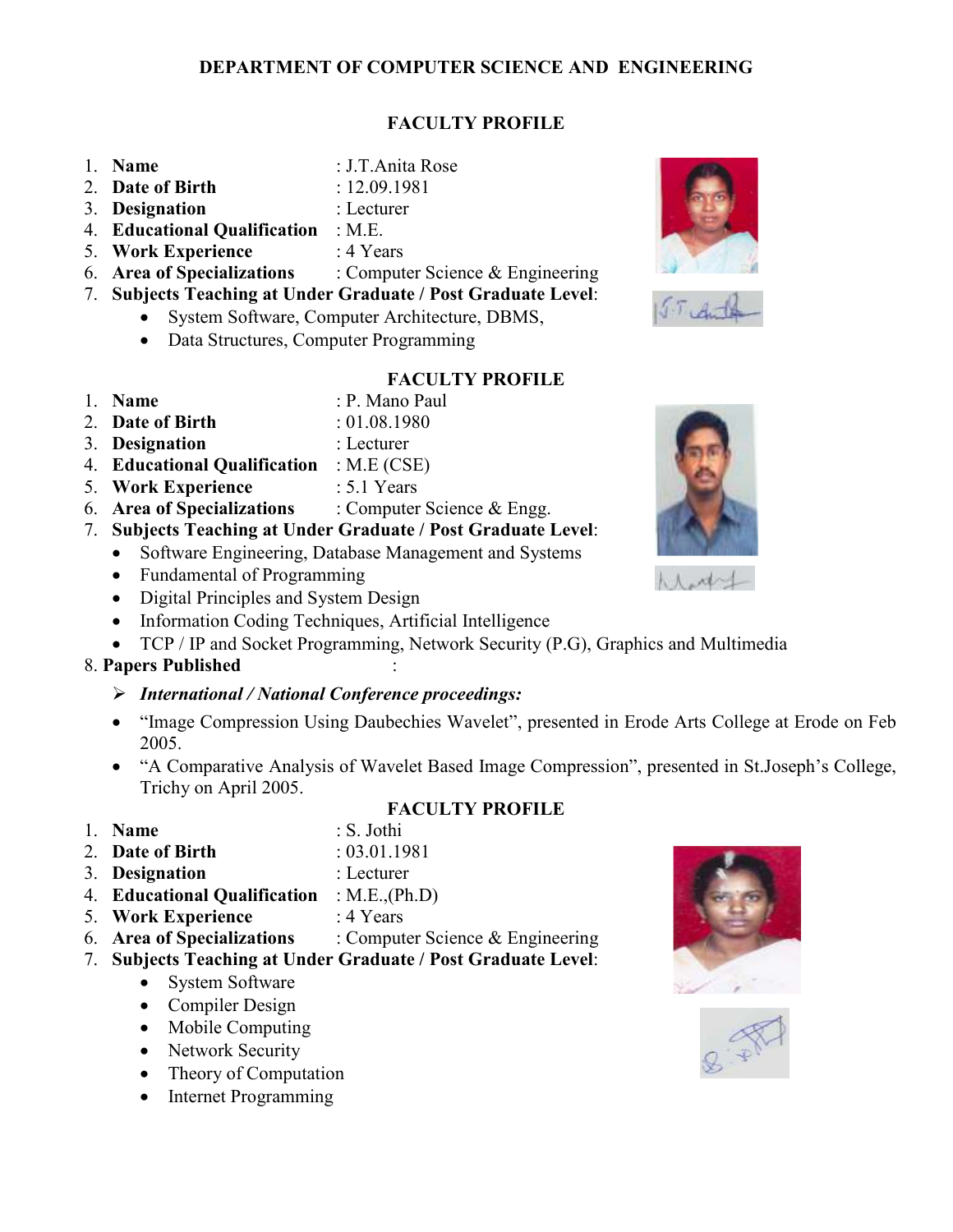# FACULTY PROFILE

- 1. Name : F.Sangeetha Francelin Vinnarasi
- 2. Date of Birth : 16.05.1982
- 
- 3. Designation : Lecturer
- 4. Educational Qualification : M.Tech
- 5. Work Experience : 4 Years
- 6. Area of Specializations : Computer Science and Engineering
- 7. Subjects Teaching at Under Graduate / Post Graduate Level:
	- Data Structures
	- Computer Programming
	- Artificial Intelligence
	- Object Oriented Programming
	- Computer Architecture
	- Environmental Science
- 
- FACULTY PROFILE 1. **Name** : K.Vijayalakshmi
- 2. **Date of Birth** : 03.06.1983
	-
- 3. Designation : Lecturer
	-
- 4. **Educational Qualification** : M.Tech(IT)<br>5. **Work Experience** : 4 Years 5. Work Experience
- 
- 6. Area of Specializations : Information Technology 7. Subjects Teaching at Under Graduate / Post Graduate Level:
	- Microprocessors and its applications,
		- Digital Computer Fundamentals
		-
		- Object Oriented Analysis & Design
		- Mobile computing
- 

# 1. **Name** : B. Diwan

FACULTY PROFILE

- 2. Date of Birth : 12.07.1981
- 3. Designation : Lecturer
- 4. Educational Qualification : M.E
- 5. Work Experience : 3.9 years
- 6. Area of Specializations  $\therefore$  Computer Science & Engineering

# 7. Subjects Teaching at Under Graduate / Post Graduate Level:

- Data Structures
- Operating Systems, Fundamentals of computing
- 8. Papers Published :
	- $\triangleright$  International / National Conference proceedings:
		- An Automatic Eye glasses Removal system for Face Images, National conference, KSR College of Technology , 2005
		- A classical approach to segment image and text using Fuzy C means, National conference, GCT Coimbatore,2005











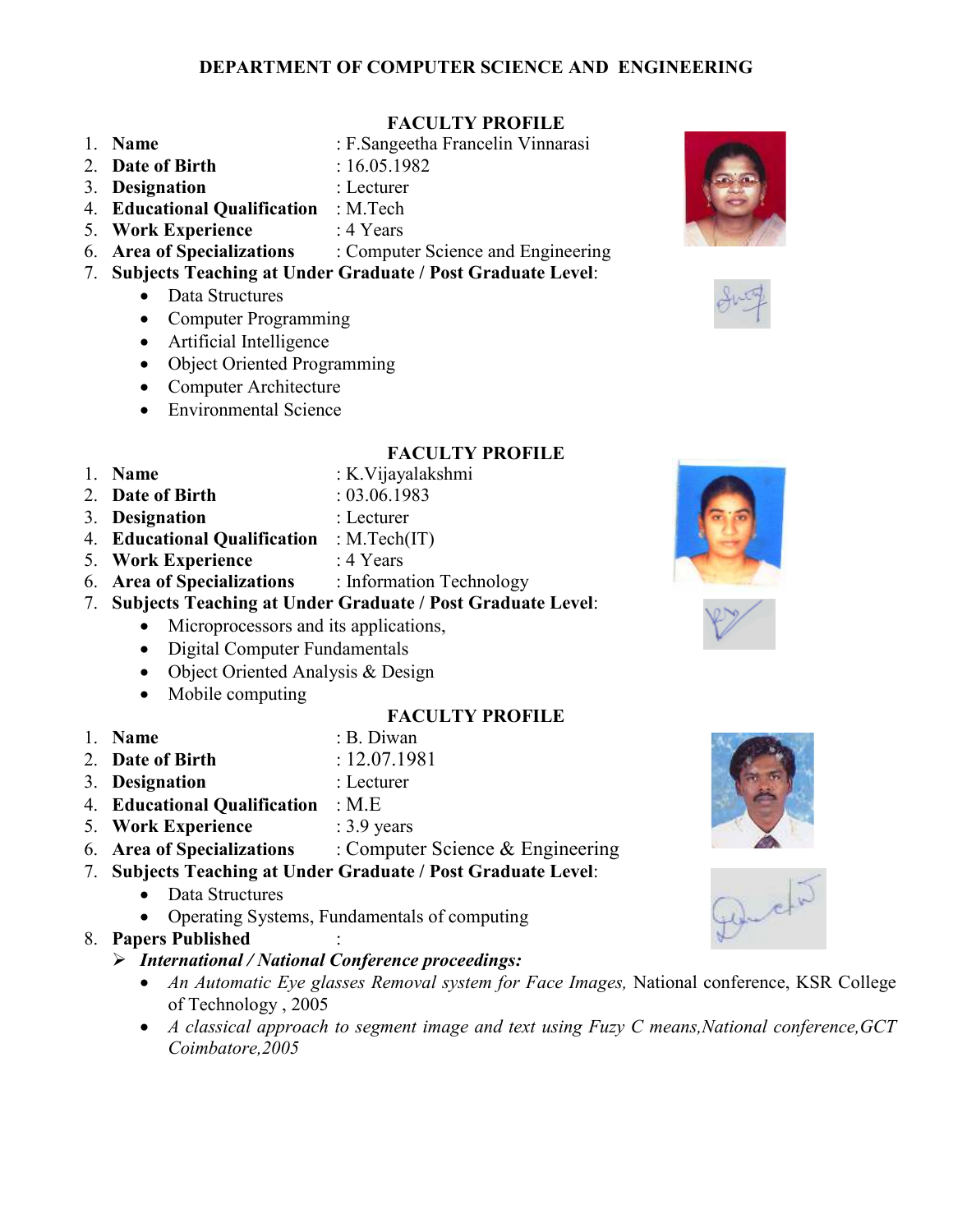#### FACULTY PROFILE

- 
- 1 **Name R** Hemalatha
- 2. **Date of Birth** : 30.05.1979
- 3. Designation : Lecturer
- 
- 5. Work Experience : 3 Years 10 Month
- 6. Area of Specializations : Computer science
- 7. Subjects Teaching at Under Graduate / Post Graduate Level:
	- Data Structures
	- Fundamentals of computing, Compiler design

- 1 Name : J. Selvaraj
- 2. Date of Birth : 03.06.1981
- 3. Designation : Lecturer
- 4. Educational Qualification : M.E (CSE)
- 5. Work Experience : 3 Years
- 6. Area of Specializations : Software Testing
- 7. Subjects Teaching at Under Graduate / Post Graduate Level:
	- Object Oriented Programming, Embedded Systems
	- Database Management Systems, Data structures & Algorithms
	- Operating Systems

# 8. Papers Published :

- $\triangleright$  International / National Conference proceedings:
	- Neural Network based Steganography"
	- Neural Network based Camouflaging in Still Image.

# FACULTY PROFILE

- 
- 1. Name : T.Geetha
- 2. Date of Birth : 10.03.1983
- 3. Designation : Lecturer
- 4. Educational Qualification : M.Tech
- 5. Work Experience  $: 2 \frac{1}{2}$  Years
- 6. Area of Specializations : Information Technology
- 7. Subjects Teaching at Under Graduate / Post Graduate Level:
	- Computer Programming
	- Visual Programming

# FACULTY PROFILE

1. Name : Jesline 2 Date of Birth : 06/12/1979 3. Designation : Assistant Professor 4. Educational Qualification : M.E (CSE) 5. Work Experience : 5 years 6. Area of Specializations  $\therefore$  Computer Science & Engineering













- 
- 4. Educational Qualification : M.E.,(Ph.D)
	-
	-

- FACULTY PROFILE
- 
- 
- 

- 
- 



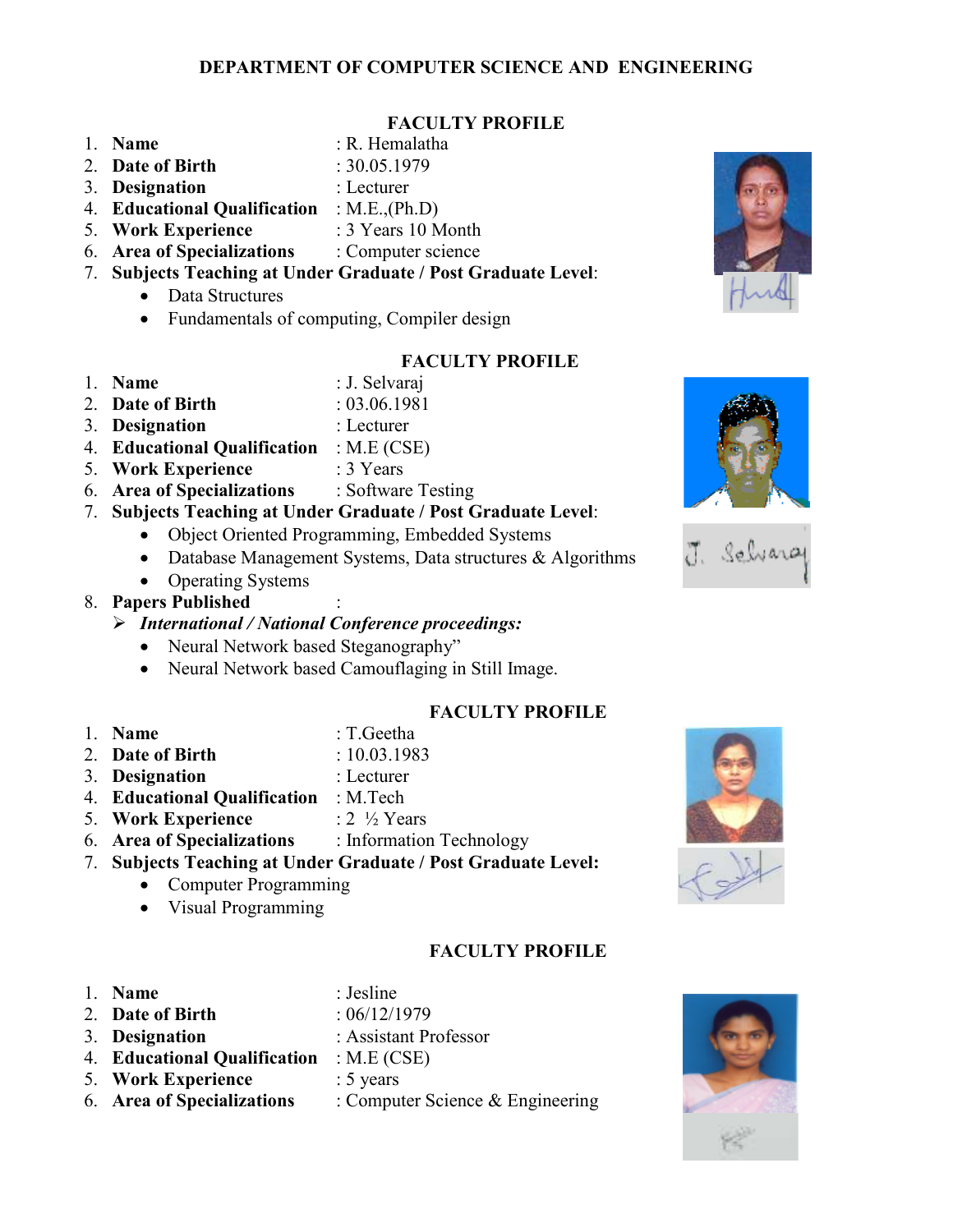# 7. Subjects Teaching at Under Graduate / Post Graduate Level:

- Operating Systems
- Data Structures, Design and Analysis of Algorithms
- Artificial Intelligence
- Computer Networks
- Computer Architecture
- Software Testing
- Object Oriented System Analysis and Design
- Network Protocols, Management and Security
- Microprocessors and Microcontrollers
- Object Oriented Programming and Data Structures

# 8. Conferences Attended :

- Participated in the National Conference on Network Engineering NCON 2003 organized by TIFAC-CORE in Network Engineering, Arulmigu Kalasalingam College of Engineering during December 19-20, 2003.
- Participated and presented a paper entitled Security in Active Networks at the National Conference on Recent Trends in Communication Techniques NATCON 2004 organized by the Department of Electronics & Communication Engineering, Noorul Islam College of Engineering during April 7-8, 2004.
- Participated in the International Conference on Emerging Adaptive Systems and Technologies EAST 2005 organized by Noorul Islam College of Engineering during December 16-17, 2005.
- Participated and presented a paper entitled Active Networks Making the Next Generation Internet Flexible at the National Conference on Advances and Challenges in Multimedia Communication NCACMC 2007 organized by the Department of Computer Science and Engineering, Noorul Islam College of Engineering during March 30, 2007.

- 1. Name : A. Ajoe Sweetlin Jeena
- 2. **Date of Birth : 29/08/1985**
- 3. Designation : Lecturer
- 4. Educational Qualification : B.E(CSE)
- 5. Work Experience : 1 Year
- 6. Area of Specializations : Computer Networks
- 7. Subjects Teaching at Under Graduate / Post Graduate Level:
	- Data Structures, Unix internals, Visual Programming